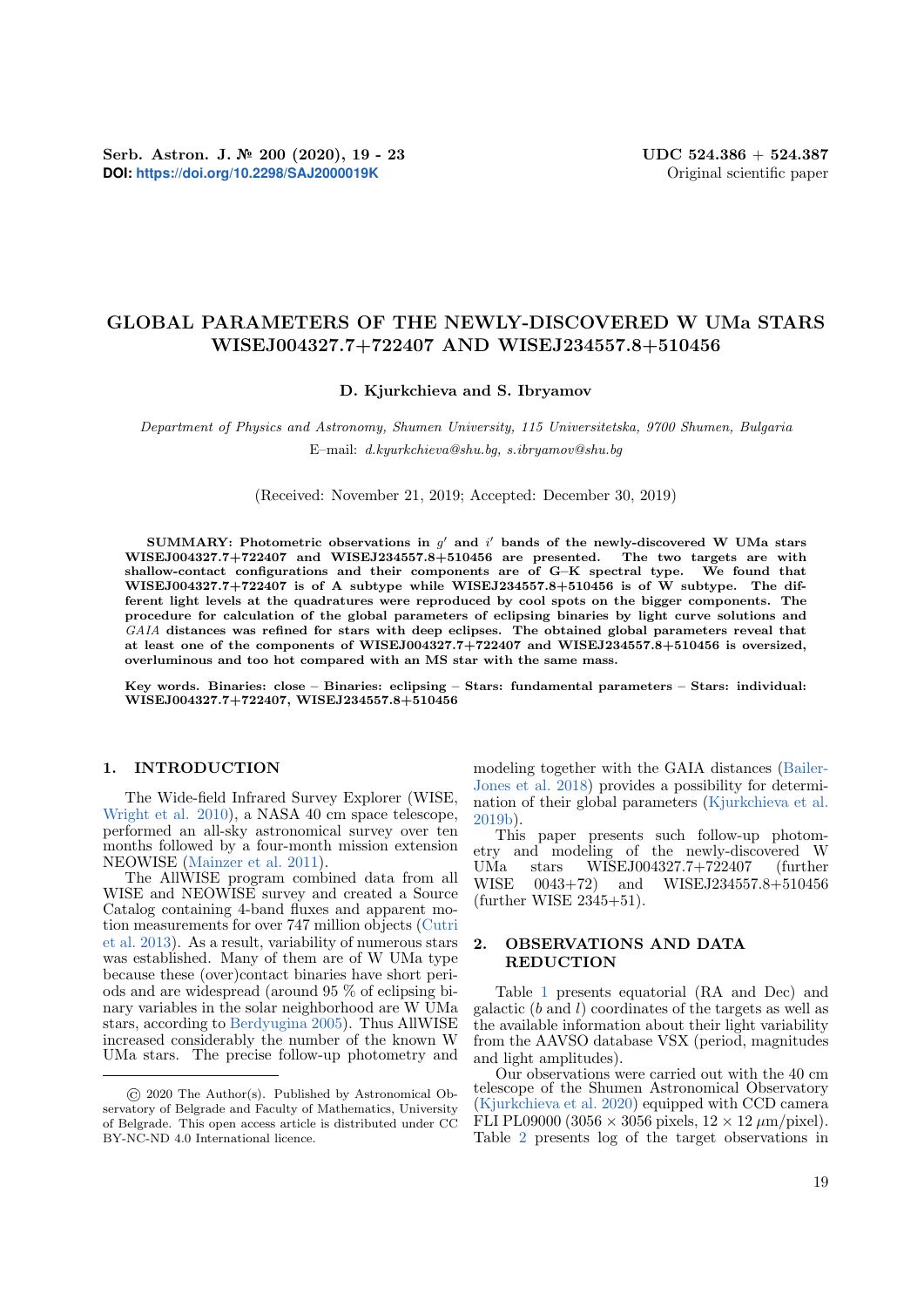| Target                       | RA          | Dec.                                                 | <sub>b</sub> | Period | Mag | Ampl Reference                                                                                                 |
|------------------------------|-------------|------------------------------------------------------|--------------|--------|-----|----------------------------------------------------------------------------------------------------------------|
| WISE 0043+72<br>WISE 2345+51 | 00 43 27.79 | $+722408.0$<br>$23\;45\;57.86\quad \  +51\;04\;56.5$ |              |        |     | 9.5 122 0.3141305 12.387(W1) 0.675 Chen et al. 2018<br>$-10.5$ 112 0.3017877 13.116(W1) 0.542 Chen et al. 2018 |

<span id="page-1-0"></span>Table 1: Equatorial and galactic coordinates of the targets and information about their light variability.

<span id="page-1-1"></span>Table 2: Log of photometric observations.

| Target       | UT Date      | Exposures $(q', i')$ | Number $(q', i')$ | Mean error $(q', i')$<br>[mag] |
|--------------|--------------|----------------------|-------------------|--------------------------------|
| WISE 0043+72 | 2019 Sept 22 | 120, 60              | 132, 132          | 0.005, 0.008                   |
| WISE 2345+51 | 2019 Sept 21 | 180, 120             | 90.90             | 0.005, 0.006                   |

<span id="page-1-2"></span>Table 3: Coordinates and magnitudes of comparison stars.

| Label           | RA         | Dec           | 2MASS ID         | i'     | g'     |
|-----------------|------------|---------------|------------------|--------|--------|
| WISE 0043+72    |            |               |                  |        |        |
| St1             | 00 42 51.0 | $+72$ 23 02.9 | 00425102+7223029 | 14.600 | 16.405 |
| St2             | 00 43 21.2 | $+72$ 21 45.5 | 00432124+7221455 | 14.725 | 16.554 |
| St3             | 00 42 47.3 | $+72$ 25 55.6 | 00424730+7225556 | 14.179 | 16.044 |
| St4             | 00 43 16.8 | $+72$ 19 32.2 | 00431676+7219322 | 14.911 | 17.036 |
| St <sub>5</sub> | 00 44 11.3 | $+72$ 24 45.4 | 00441130+7224453 | 13.633 | 14.876 |
| St6             | 00 44 14.5 | $+72$ 21 34.7 | 00441451+7221347 | 14.267 | 16.813 |
| St7             | 00 43 59.0 | $+722007.3$   | 00435903+7220073 | 14.468 | 17.227 |
| St <sub>8</sub> | 00 43 50.9 | $+722700.0$   | 00435091+7226599 | 13.190 | 14.571 |
| St9             | 00 43 13.7 | $+722823.1$   | 00431368+7228231 | 13.659 | 15.039 |
| WISE 2345+51    |            |               |                  |        |        |
| St1             | 23 45 59.6 | $+51$ 05 48.1 | 23455960+5105480 | 14.664 | 15.369 |
| St2             | 23 45 53.1 | $+510607.1$   | 23455312+5106070 | 13.698 | 14.436 |
| St3             | 23 45 46.0 | $+51$ 04 03.5 | 23454601+5104034 | 14.011 | 14.899 |
| St4             | 23 45 33.9 | $+51$ 07 13.7 | 23453390+5107136 | 13.174 | 14.529 |
| St5             | 23 45 33.0 | $+51$ 05 43.3 | 23453300+5105432 | 13.226 | 14.563 |
| St6             | 23 46 13.2 | $+51$ 03 21.5 | 23461323+5103214 | 12.933 | 13.555 |
| St7             | 23 46 11.1 | $+510615.4$   | 23461111+5106153 | 12.395 | 13.173 |
| St8             | 23 46 07.8 | $+51$ 02 29.4 | 23460779+5102293 | 15.035 | 15.814 |
| St9             | 23 45 22.0 | $+51$ 04 06.4 | 23452196+5104064 | 14.845 | 15.427 |
|                 |            |               |                  |        |        |

<span id="page-1-3"></span>Table 4: Target temperatures.

| Target       | $T_{a'-i'}$ | $T_{a'-i'}^{\text{der}}$ | $T_{\mathrm{G}}$ | $T_{J-K}^{\text{der}}$ | $T_{\rm m}$ |
|--------------|-------------|--------------------------|------------------|------------------------|-------------|
| WISE 0043+72 | 3800        | 4450                     | 3810             | 4700                   | 4600        |
| WISE 2345+51 | 5040        | 5660                     | 4950             | 5140                   | 5400        |

Sloan  $g'$  and  $i'$  filters. The standard procedure was used for calibration of the images (de-biasing and flat-fielding) by the software MaxImDL. The ensemble photometry was performed with comparison stars (Table [3\)](#page-1-2) whose magnitudes were taken from the catalogue APASS DR9 [\(Henden et al.](#page-4-8) [2016\)](#page-4-8). The obtained data, phased using the periods from Table [1,](#page-1-0) are shown in Fig. [1](#page-2-0) (the initial epoch was determined by light curve fitting).

### 3. MODELING

The photometric data were analyzed using the PHOEBE code (Prša and Zwitter [2005\)](#page-4-9) by the procedure described in [Kjurkchieva et al.](#page-4-10) [\(2017\)](#page-4-10).

Before the fitting procedure, we had to determine the binary temperature. Due to lack of LAMOST data for any of the targets, we used, photometric method for temperature estimation that is based on

measurement of the de-reddened magnitudes through two filters and on empirical relations "temperature – color index". The interstellar reddening of our targets with small galactic latitudes was estimated by the procedure described in [Kjurkchieva et al.](#page-4-11) [\(2019a\)](#page-4-11).

Table [4](#page-1-3) shows the temperature values obtained by different ways:  $T_{g'-i'}$  is determined using our index  $(g' - i')$  at quadratures and relation of [Covey et al.](#page-4-12) [\(2007\)](#page-4-12);  $T_{g'-i'}^{\text{der}}$  is the calculated value after dereddening of the measured index  $(g'-i')$ ;  $T<sub>G</sub>$  is the GAIA DR2 temperature [\(Gaia Collaboration, Brown et al.](#page-4-13) [2018\)](#page-4-13). It is not surprising that  $T_{\rm G} \simeq T_{g-i}$  because the GAIA data do not take into account the reddening;  $T^{\text{der}}_{J-K}$  is determined using the 2MASS index  $(J - K)$ after dereddening and relation of [Cox](#page-4-14) [\(2000\)](#page-4-14). The last column exhibits the adopted target temperature  $T_m$  that is approximately equal to the average value of  $T_{g-i}^{\text{der}}$  and  $T_{J-K}^{\text{der}}$ .

During the fitting procedure we fixed the primary temperature to  $T_1 = T_m$ . The fitted parameters were: the initial epoch  $T_0$ , secondary temperature  $T_2$ , orbital inclination *i*, mass ratio q and potential  $Ω$ . We adopted the linear limb-darkening law whose coefficients were updated for each temperature and color according to the tables of [van Hamme](#page-4-15) [\(1993\)](#page-4-15). The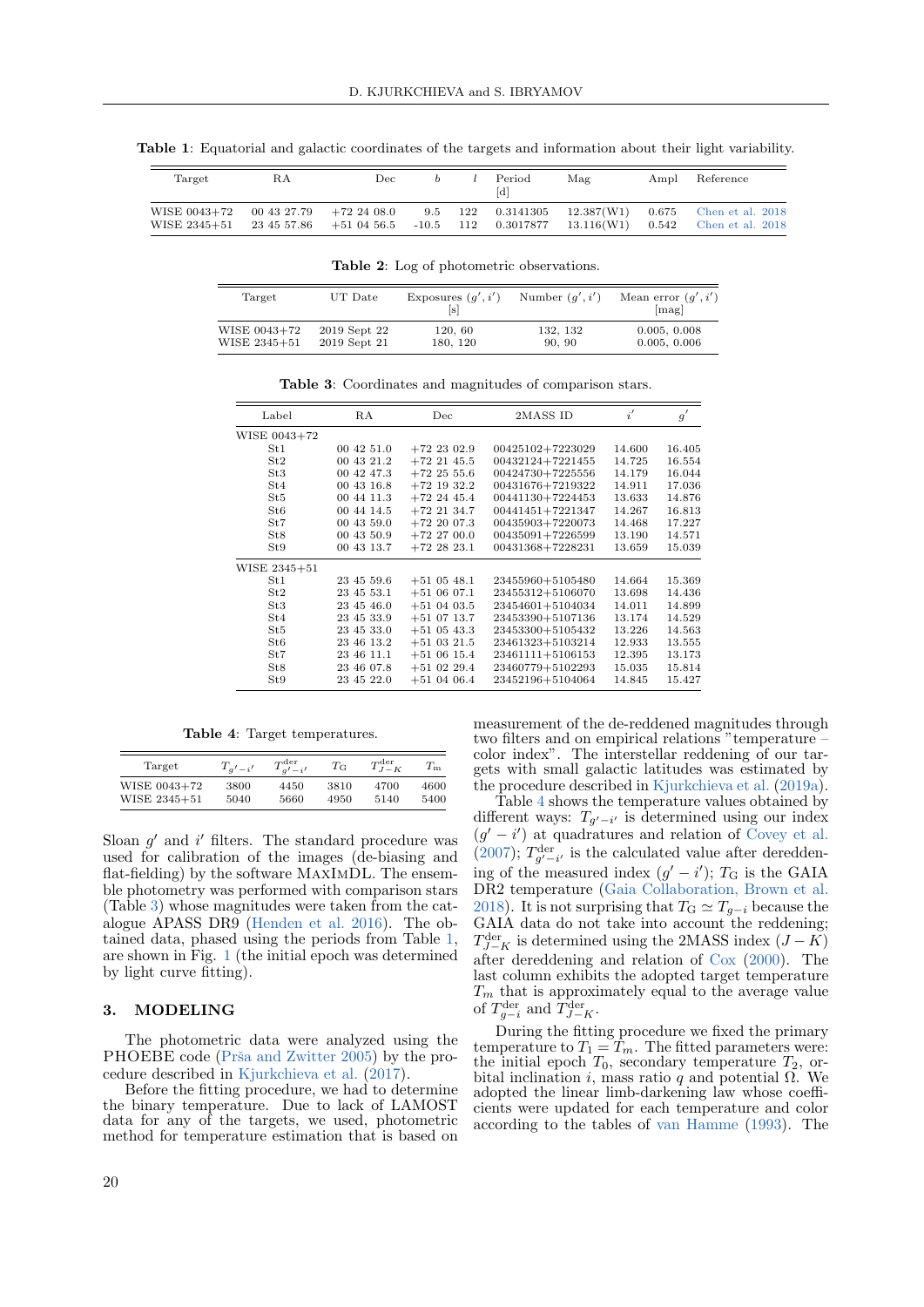| Target       | $T_0 - 2450000$<br>[HJD] |          |          | ro:     | ΓKΙ  | 12<br>ſΚl | ro 1  | го     | $\alpha$<br>ro: | $\kappa$ |
|--------------|--------------------------|----------|----------|---------|------|-----------|-------|--------|-----------------|----------|
| WISE 0043+72 | 6925.471370(55)          | 3.409(1) | 0.830(1) | 98.1(1) | 4660 | 4521(11)  | 70(1) | 270(1) | 10.0(1)         | 0.88(1)  |
| WISE 2345+51 | 6925.302192(61)          | 4.862(6) | 1.777(5) | 76.6(1) | 5510 | 5327(13)  | 70(1) | 270(1) | 15.0(1)         | 0.88(1)  |

<span id="page-2-2"></span>Table 5: Values of the fitted parameters.

light curve distortions were reproduced by cool spots whose parameters, the latitude  $\beta$ , longitude  $\lambda$ , angular size  $\alpha$ , and temperature factor  $\kappa = T_{sp}/T_{st}$  ( $T_{sp}$ ) and  $T_{\rm st}$  are the temperatures of the spot and corresponding star), were also adjusted.

In the absence of spectroscopic elements, we used the q-search method to constrain the mass ratio and to limit the ambiguity of the light curve solutions [\(Rucinski](#page-4-16) [2001,](#page-4-16) [Terrell and Wilson](#page-4-17) [2005\)](#page-4-17). For this aim, we searched for the best light curve solution for fixed  $q$  values in the range [0.1, 10.0] while simultaneously varying  $\Omega$  (in the corresponding range  $[\Omega(L_2)]$ ,  $\Omega(L_1)$ ),  $T_2$  $T_2$  (freely) and i (freely). Fig. 2 exhibits the results of this  $q$ -search procedure. The  $q$ -value that



<span id="page-2-0"></span>Fig. 1: Top of each panel: folded light curves of the targets and their fits; Bottom: corresponding residuals, shifted vertically to save space.



<span id="page-2-1"></span>Fig. 2: The values of  $\chi^2$  for the best-fitting solutions obtained for fixed  $q$  values and simultaneously varying  $\Omega$ ,  $T_2$  and i.

produced the best-fitting model served as the input one for the final procedure of varying of all parameters.

The component temperatures of the best-fitting solution were adjusted around the value  $T_m$  to obtain the final values  $T_{1,2}$  using the formulae of [Kjurkchieva](#page-4-18) [and Vasileva](#page-4-18) [\(2015\)](#page-4-18).

Table [5](#page-2-2) shows the values of the fitted parameters corresponding to the best fits. Their synthetic light curves are shown in Fig. [1](#page-2-0) as continuous lines. Fig. [3](#page-3-0) exhibits the 3D configurations of the targets.

Table [6](#page-2-3) reveals the calculated parameters: the volume-averaged component radii  $r_i$  (in units of separation) and the fillout factor  $f$  (calculated from the potentials  $\Omega$ ,  $\Omega(L_1)$  and  $\Omega(L_2)$ ).

<span id="page-2-3"></span>Table 6: Calculated parameters.

| Target       | $r_1$    | r <sub>2</sub> |       |  |
|--------------|----------|----------------|-------|--|
| WISE 0043+72 | 0.408(2) | 0.375(1)       | 0.127 |  |
| WISE 2345+51 | 0.340(1) | 0.440(2)       | 0.120 |  |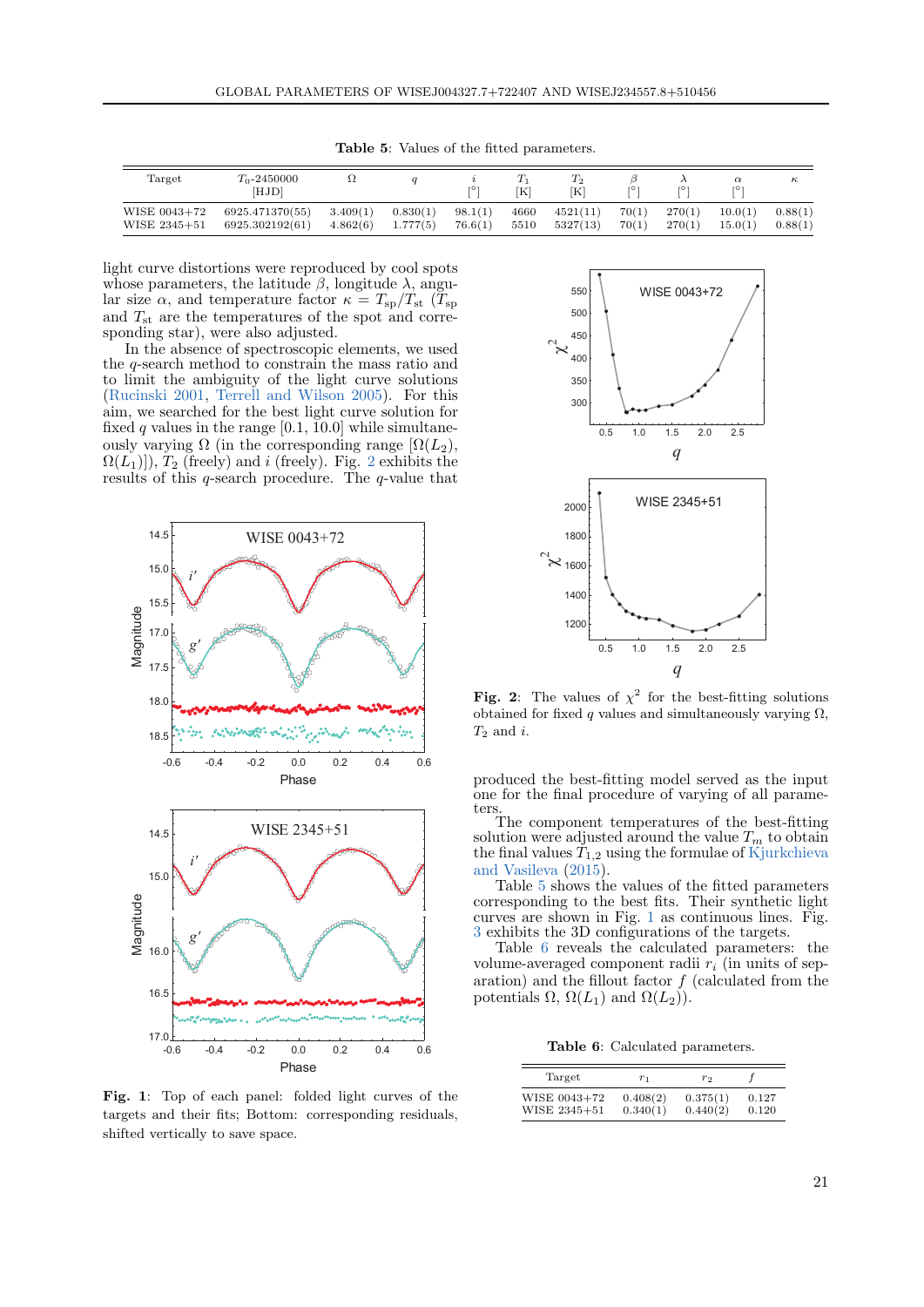<span id="page-3-1"></span>Table 7: Global parameters.

| $\operatorname{Target}$ | $_{\rm pc}$ | $ L_{\odot} $ | $L_2$<br>$ L_{\odot} $ | $\kappa_1$<br>$R_{\odot}$ | $\scriptstyle{\rm R_2}$<br>$ R_{\odot} $ | a<br>$[R_{\odot}]$ | М1<br>$[M_{\odot}]$ | M2<br>$[M_{\odot}]$ |
|-------------------------|-------------|---------------|------------------------|---------------------------|------------------------------------------|--------------------|---------------------|---------------------|
| WISE 0043+72            | 710.8(5.0)  | 0.268(2)      | 0.201(2)               | 0.796(12)                 | 0.732(31)                                | 1.952(29)          | 0.552(25)           | 0.458(21)           |
| WISE 2345+51            | 933.5(29.2) | 0.425(4)      | 0.623(6)               | 0.717(10)                 | 0.929(35)                                | 2.112(30)          | 0.499(20)           | 0.886(36)           |



<span id="page-3-0"></span>Fig. 3: 3D configurations of the targets at quadratures showing the modeled cool spot on the larger, more massive, component (made using Binary Maker 3 by [Brad](#page-4-19)[street and Steelman](#page-4-19) [\(2002\)](#page-4-19).

The main results from the modeling of the light curves of WISE  $0043+72$  and WISE  $2345+51$  are as follows:

(a) The temperatures of the target components are in the range 4540–5600 K, i.e. they are stars of G–K spectral type. The temperature differences of the target components are below 200 K (Table [5\)](#page-2-2);

(b) WISE 0043+72 is of A subtype while WISE  $2345+51$  is of W subtype according to the classification of [Binnendijk](#page-4-20) [\(1970\)](#page-4-20);

(c) The two targets have shallow-contact configurations with almost equal fillout factor of 0.12 (Table [6,](#page-2-3) Fig. [3\)](#page-3-0).

#### 4. GLOBAL PARAMETERS

Based on our solutions and GAIA distances d (Table [7\)](#page-3-1), we could calculate the target global parameters (masses, radii, luminosities) by the procedure described in [Kjurkchieva et al.](#page-4-5) [\(2019b\)](#page-4-5). For this aim, we needed the V magnitudes measured at quadratures. The last requirement was especially important for targets with deep eclipses as those of WISE  $0043+72$  and WISE  $2345+51$ . The stellar catalogs provide magnitudes in different bands but do not give information about the times of their measurement which would allow calculation of the corresponding phases. Then, if the published magnitudes are measured for instance at eclipses whose depths are a few tenths of the magnitude, they would lead to quite unrealistic global parameters.

To overcome this problem, we used our  $g'$  magnitudes measured at quadratures. Their values were transformed to V magnitudes according to the formula of [Fukugita et al.](#page-4-21) [\(1996\)](#page-4-21) by using the (B–V) indices corresponding to the target temperatures. Finally, we calculated the dereddened  $\dot{V}$  magnitudes taking into account the absorptions  $A_V$  from the 3D model of [Arenou et al.](#page-4-22)  $(1992)$ . The corrected V magnitudes were used for calculation of the absolute magnitude  $M_V$  by the formula of distance modulus. The next steps of calculation of the target bolometric absolute magnitude  $M_b$  as well as the luminosities  $L_i$ ,

radii  $R_i$  and masses  $M_i$  of the stellar components, are as in [Kjurkchieva et al.](#page-4-5) [\(2019b\)](#page-4-5).

## 5. CONCLUSIONS

The obtained results (Table [7\)](#page-3-1) lead to the following conclusions:

(1) The primaries of the two targets are oversized by around 18 % compared with the Main Sequence stars;

(2) The secondary of WISE 0043+72 is oversized for its mass by around 22 % while that of WISE 2345+51 almost obeys the mass-radius relation of the Main Sequence stars;

(3) The target components are hotter (up to 20 %) than the MS stars with the same masses. The biggest difference (of 48 %) belongs to the primary component of WISE 2345+51. It is expected for a W-subtype binary;

(4) The luminosities of the target components are considerably bigger (by up to  $500\%$ ) than those of MS stars with the same masses. The only exception is the secondary component of WISE  $234\ddot{5}+51$  which is even slightly subluminous (that may be attributed also to the W-subtype of this binary).

Hence, the relations between the global parameters of the two W UMa stars differ from those of MS stars. This result is a consequence of the episodes of mass exchange and internal conversion of the components during the common evolution.

Acknowledgements – The research was supported partly by project DN08/20 of Scientific Foundation of the Bulgarian Ministry of Education and Science, project  $D\ddot{o}1$ -157/28.08.2018 of the Bulgarian Ministry of Education and Science and projects RD 08- 92/2019 and RD 08-37/2019 of Shumen University. The authors are grateful to anonymous referee for the valuable notes and recommendations. This work has made use of data from the European Space Agency (ESA) mission Gaia, processed by the Gaia Data Processing and Analysis Consortium (DPAC). Funding for the DPAC has been provided by national institutions, in particular the institutions participating in the Gaia Multilateral Agreement. This publication makes use of data products from the Two Micron All Sky Survey, which is a joint project of the University of Massachusetts and the Infrared Processing and Analysis Center/California Institute of Technology, funded by the National Aeronautics and Space Administration and the National Science Foundation. This research has also made use of the SIM-BAD database, operated at CDS, Strasbourg, France, NASA Astrophysics Data System Abstract Service.